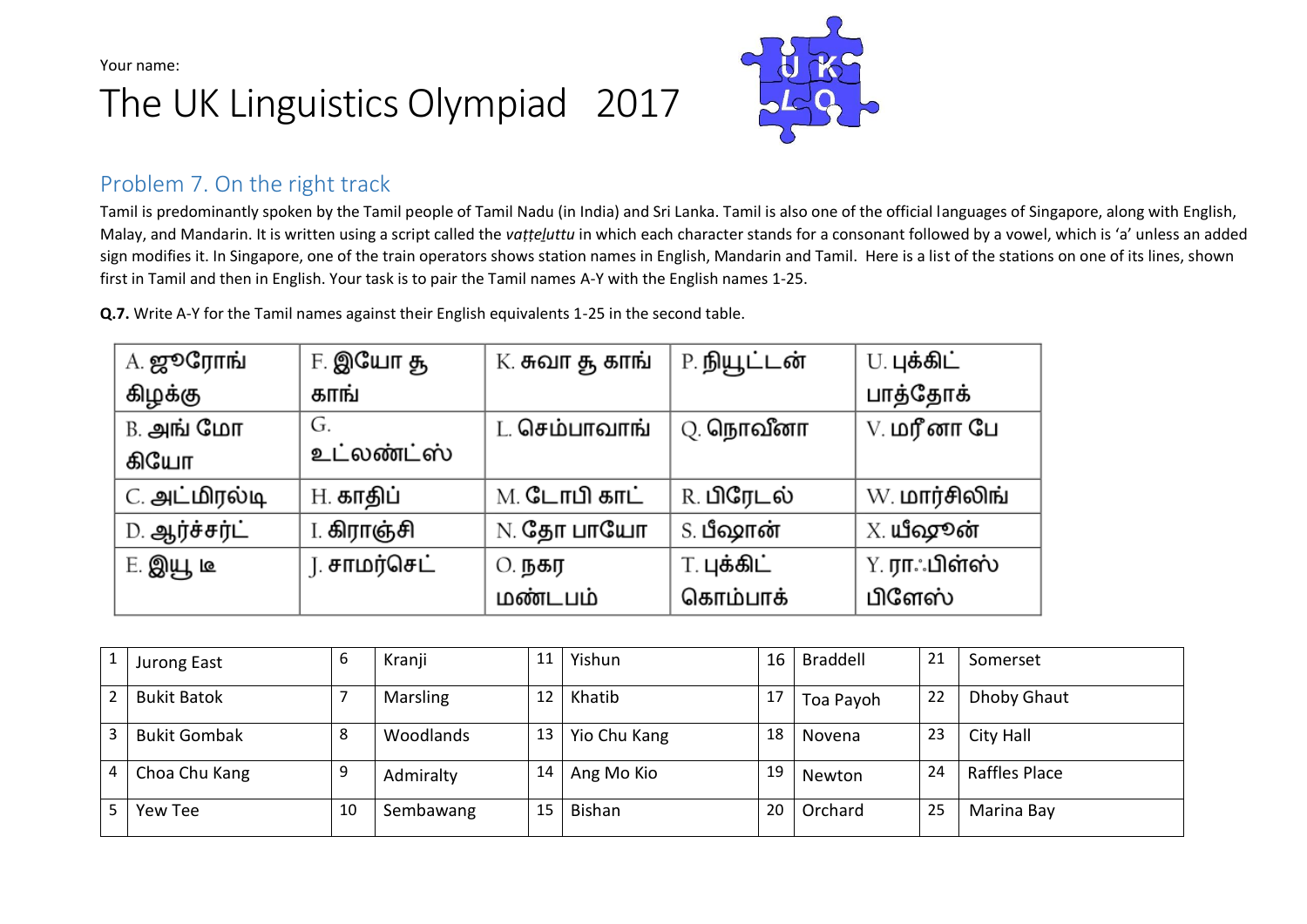## The UK Linguistics Olympiad 2017



Solution and marking.

Scoring : 1 point for each correct entry (max 25)

| 1 <sup>1</sup> | A   | Jurong East              | 6              |   | Kranji          | 11 | X | Yishun        | 16 | R            | Braddell  | 21 |         | Somerset      |
|----------------|-----|--------------------------|----------------|---|-----------------|----|---|---------------|----|--------------|-----------|----|---------|---------------|
| 2 <sup>1</sup> |     | <b>Bukit Batok</b>       | $\overline{7}$ | W | <b>Marsling</b> | 12 | H | Khatib        | 17 | $\mathsf{N}$ | Toa Payoh | 22 | M       | Dhoby Ghaut   |
| $\mathbf{3}$   |     | <b>Bukit Gombak</b>      | l 8            | G | Woodlands       | 13 |   | Yio Chu Kang  | 18 | Q            | Novena    | 23 | $\circ$ | City Hall     |
| 4 <sup>1</sup> | K   | Choa Chu Kang $\sqrt{9}$ |                | C | Admiralty       | 14 | B | Ang Mo Kio    | 19 | P            | Newton    | 24 | v       | Raffles Place |
|                | 5 E | Yew Tee                  | 10             |   | Sembawang       | 15 | Ъ | <b>Bishan</b> | 20 | D            | Orchard   | 25 | V       | Marina Bay    |

| B.  |    | D         | <b>E</b> |    | G            | H            |    |          | K              |              | M  |
|-----|----|-----------|----------|----|--------------|--------------|----|----------|----------------|--------------|----|
| 14  |    | <b>20</b> | 5.       | 13 | 8            | 12           | 6  | 21       | $\overline{4}$ | 10           | 22 |
|     | D. | $\Omega$  | R.       |    |              | $\mathbf{U}$ | V  | <b>W</b> | $\mathsf{X}$   | $\mathbf{v}$ |    |
| -23 | 19 | <b>18</b> | 16       | 15 | $\mathbf{3}$ |              | 25 |          | 11             | 24           |    |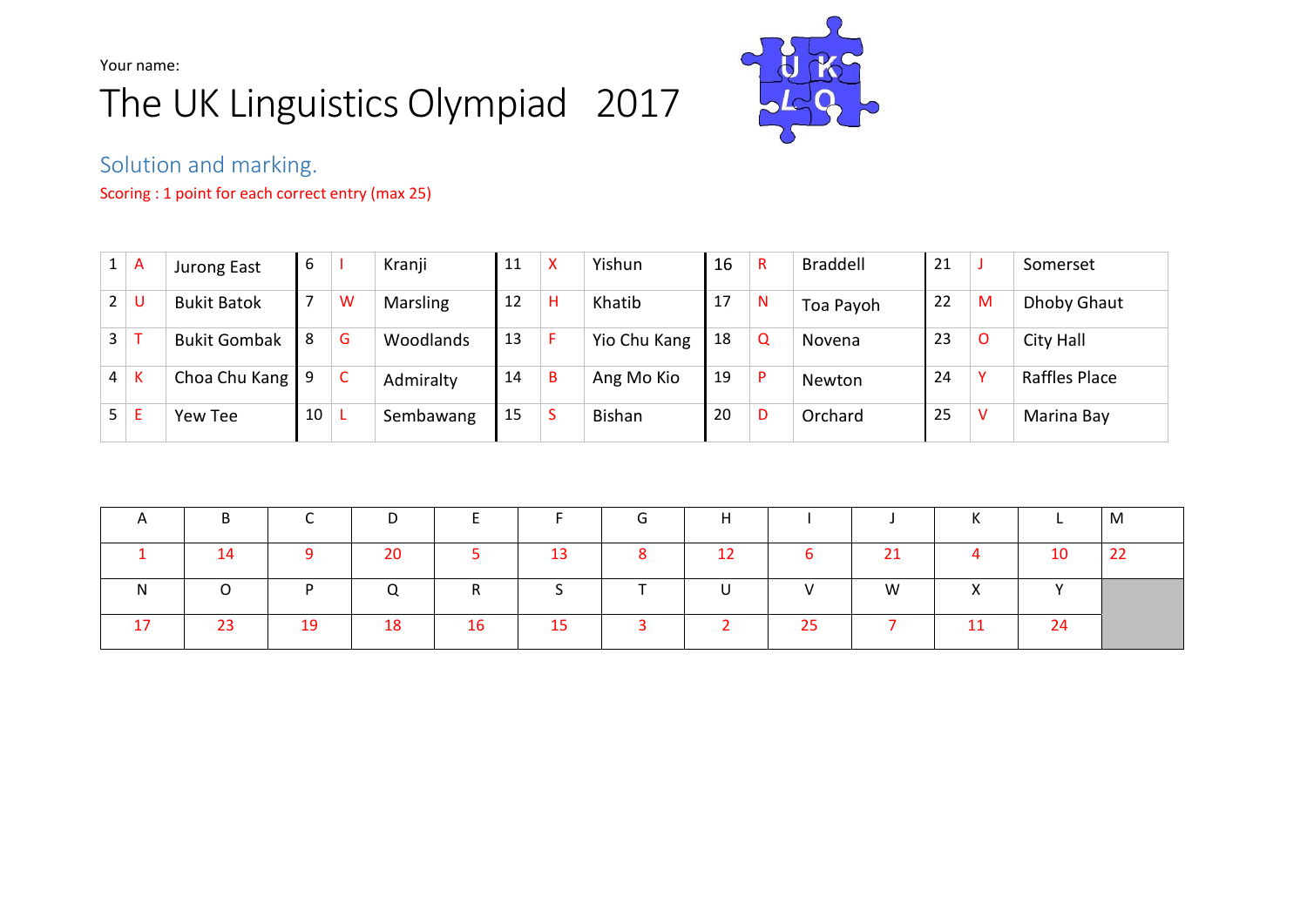#### The UK Linguistics Olympiad 2017



#### **Commentary**

As explained in the introduction, the Tamil script pairs each character with a consonant and a following vowel, as shown in this table for most (but not all) of the consonants. As explained, the simple consonant symbol implies a following 'a'.

|   | a | ā   | İ  | ī  | u  | ū  | е  | ē  | ai | o  | ō  | au |
|---|---|-----|----|----|----|----|----|----|----|----|----|----|
| k | க | கா  | கி | கீ | கு | கூ | கெ | கே | கை | கொ | கோ | கௌ |
| ń | ы | நுர | ஙி | நி | 呌  | 卧  | நெ | நே | நை | நொ | நோ | ஙௌ |
| C | ச | சா  | சி | £  | சு | சூ | செ | சே | சை | சொ | சோ | சௌ |
| ñ | ஞ | ஞா  | ஞி | ஞீ | ஞு | ஞூ | ஞெ | ஞே | ணு | ஞொ | ஞோ | ஞௌ |
| ţ | ட | டா  | டி | டீ | டு | டு | டெ | டே | டை | டொ | டோ | டௌ |
|   |   |     |    |    |    |    |    |    |    |    |    |    |
| ņ | ண | ணா  | ணி | ணீ | ணு | ணூ | ணெ | ணே | ணை | ணொ | ணோ | ணௌ |
| t | த | தா  | தி | தீ | து | தூ | தெ | தே | தை | தொ | தோ | தௌ |
| n | ந | நா  | நி | நீ | நு | நூ | நெ | நே | நை | நொ | நோ | நௌ |
| p | П | பா  | பி | பீ | 4  | Р  | பெ | பே | பை | பொ | போ | பௌ |
| m | Б | மா  | மி | மீ | மு | மூ | மெ | மே | மை | மொ | மோ | மௌ |